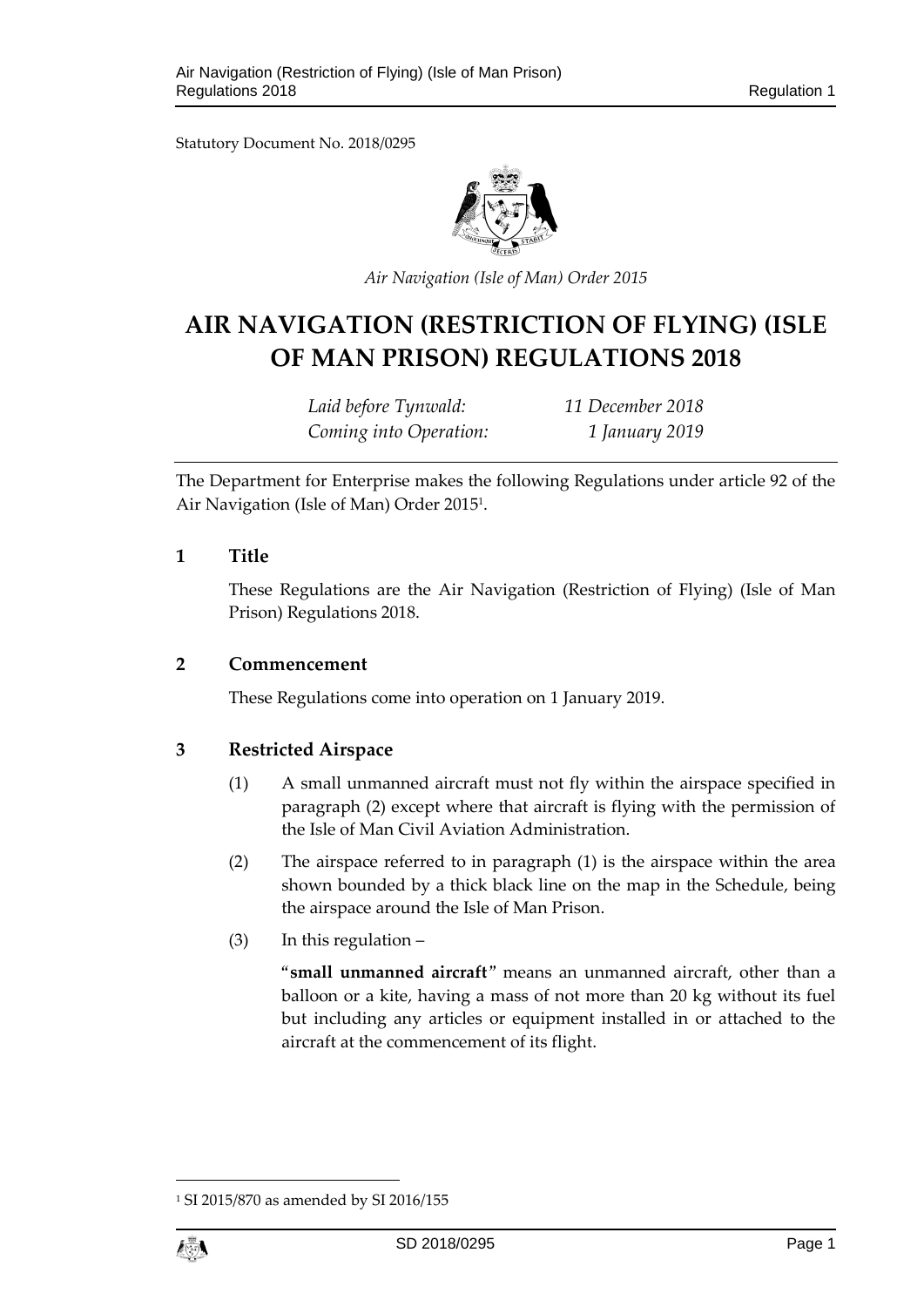**MADE 12 NOVEMBER 2018**

**LAURENCE SKELLY**  *Minister for Enterprise* 

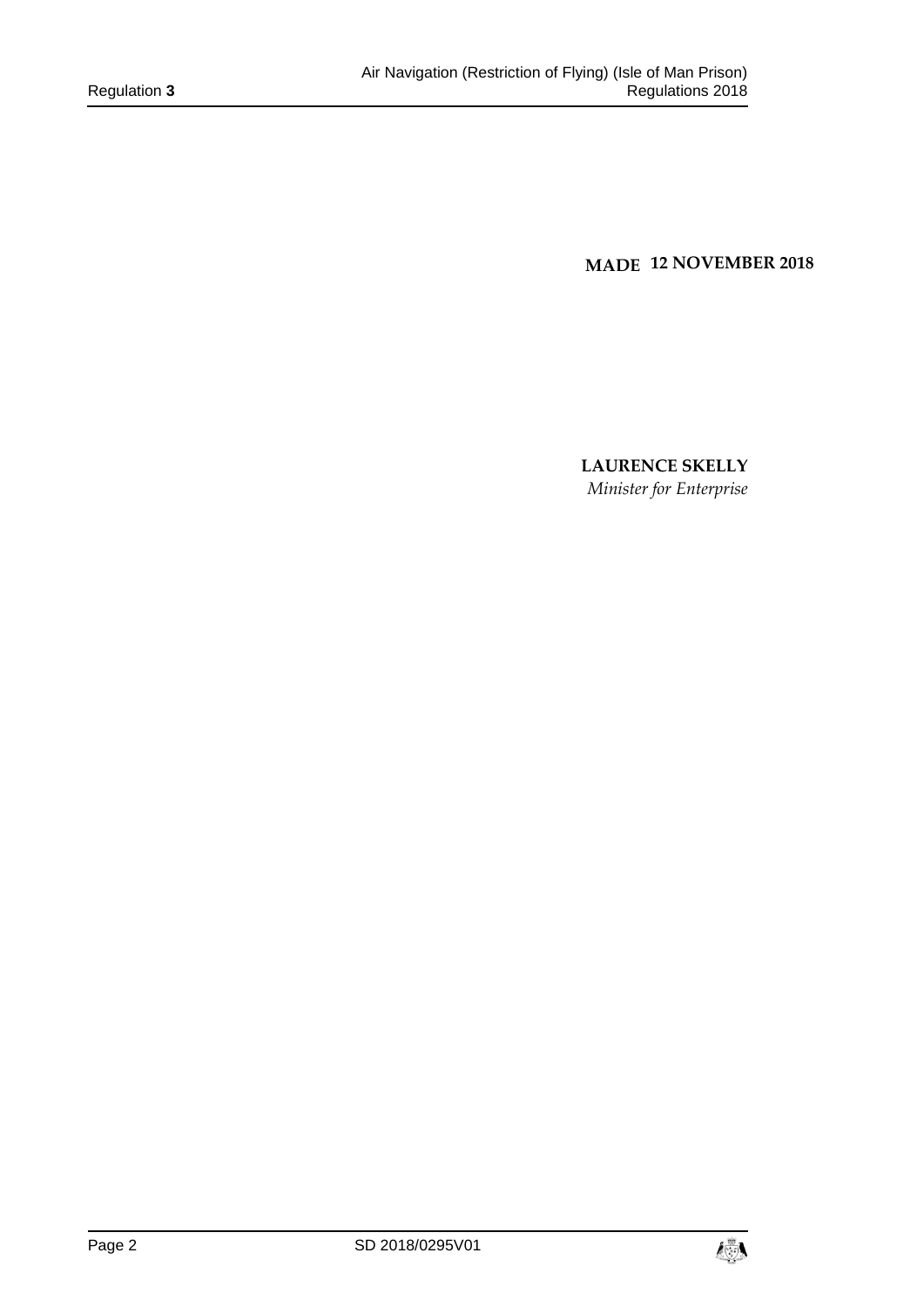## **SCHEDULE**

# **ISLE OF MAN PRISON – RESTRICTED AIRSPACE FOR SMALL UNMANNED AIRCRAFT**